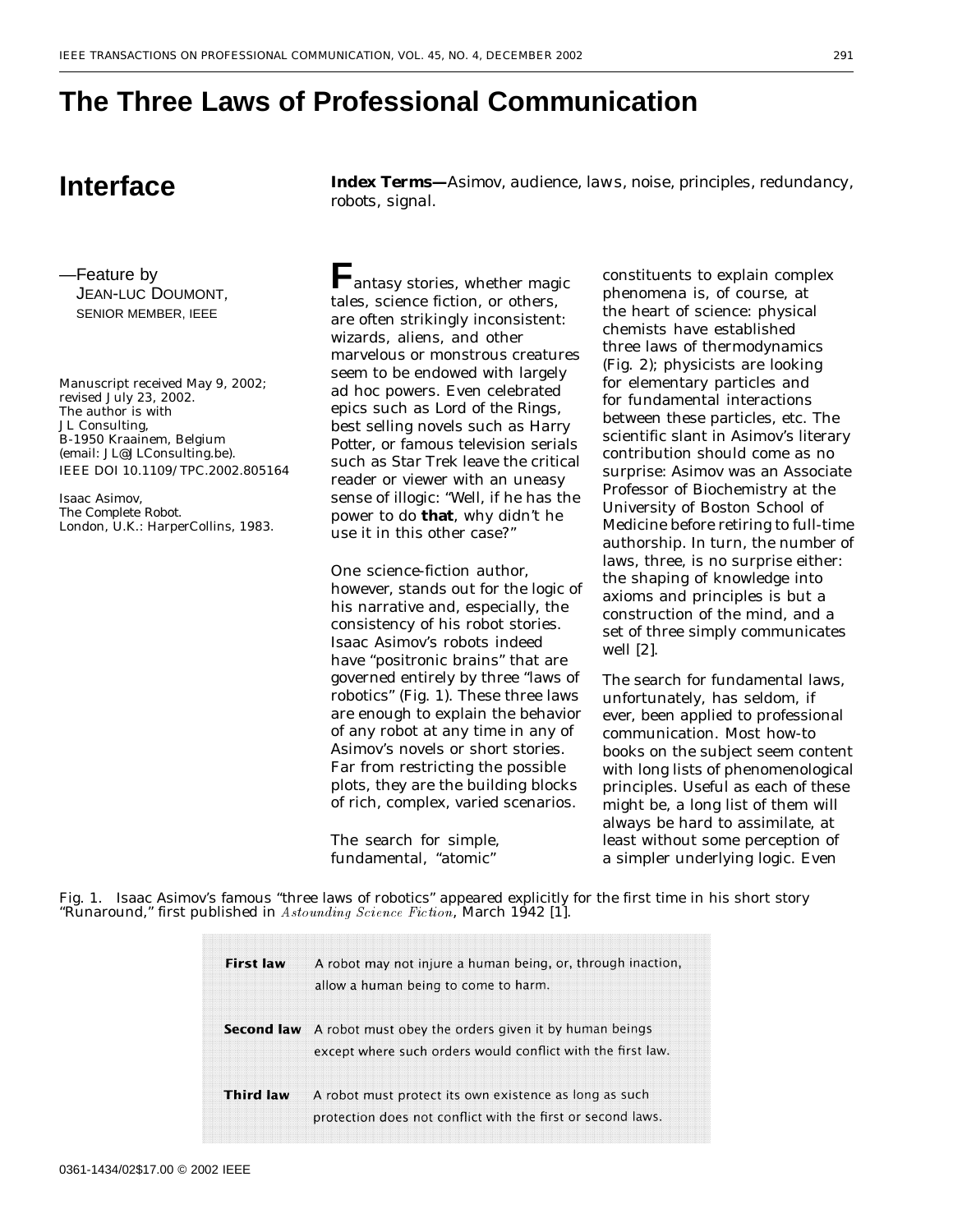acclaimed guides such as Strunk and White's *Elements of Style* [3] offer no less than 11 rules of usage and 11 principles of composition, globally numbered from 1 to 22. Such a succession of 22 items not otherwise structured into a hierarchy is hard to comprehend and hard to remember.

This article, then, proposes three fundamental "laws of professional communication," on the model of Asimov's three laws of robotics. It motivates them on the basis of a simple premise, illustrates them with examples of oral, written, and graphical communication, and discusses their precedence and their subordination to a zeroth law.

# **GETTING MESSAGES ACROSS**

Communicating professionals and professional communicators alike rather readily agree that effective communication is about "getting messages across." This robust starting point nevertheless leaves us in need of two definitions: what does "getting across" mean and, especially, what is a "message"?

The expression "getting across" necessarily implies an audience, an "other person"—a statement of the obvious that we too easily forget when this audience is out of sight, as when we draft a

Fig. 2. The three laws of thermodynamics can be expressed in many different ways; here is a simple one.

# **First law** Energy can transform, but cannot be created or destroyed. **Second law** The entropy of a closed system always increases in time. **Third law** By no finite series of processes is the absolute zero attainable.

written document. It also suggests that we get our audience to understand something. While understanding is usually central to communication, it is but one component of the process. To ensure understanding, we first need to get our audience to pay attention to our content. In turn, the audience's understanding is usually but a means to an end: we may want our audience to remember the content, to be convinced of it, or, ultimately, to act or at least to be able to act on the basis of it.

Similarly, a message can be seen as differing from raw information in that it presents intelligent added value, that is, something to understand about the information. A message interprets the information for a specific audience and for a specific purpose. It conveys the "so what," when the information merely conveys the "what." It thus differs from information the way that conclusions differ from results in a research paper. As an example, the statement "our sales dropped by 15%" is information, perhaps the result of a bookkeeping consolidation exercise; it conveys no message. By contrast, the conclusion "we should advertise more" is a message: it clarifies what a sales drop of 15% means for the marketing department. For a different audience or purpose, the same information can lead to a different (if compatible) message, for example "we should improve our product" to the design engineers.

Getting a simple message across is hardly a challenge. Difficulties begin when the messages to convey are either numerous (quantity) or complex (quality), especially when the situation moreover carries numerous or severe constraints. Among such constraints are space (a 150-word limit on an abstract), time (a 15-minute limit on an oral presentation), and audience (background, motivation, language, culture, etc.).

Effective communication can thus be seen as an instance of optimization under constraints (Fig. 3). We try to maximize, not what we write, say, or draw, but how much our audience gets out of our documents, presentations, and graphs, in quantity or in quality—all this with a specific purpose in mind and under specific constraints. Because of these constraints, we cannot be perfect. We can, however, be optimal.

The notion of optimization under constraints applies, of course, to any professional activity. In a sense, its application to professional communication is already self-evident. Even so, it is the premise on the basis of which the three laws can be established and motivated.

# **FIRST LAW: ADAPT TO YOUR AUDIENCE**

A straightforward embodiment of the idea of getting messages across is a Shannon-like communication model (Fig. 4), displaying me, my audience, and the channel (or possibly the coding) between the two. The model, clearly, is simplistic; for example, it suggests one-way communication, with no feedback from my audience to me. Yet it satisfactorily describes at least part of the communication process. In synchronous processes, such as public speaking, it matches formal

Fig. 3. The three laws of professional communication can be established on the basis of a simple premise: optimization under constraints.

#### **Optimize under constraints**

Get your audience to

- pay attention to, ₩
- understand. m.
- ﯩ (be able to) act upon
- a maximum of message(s),
- given constraints.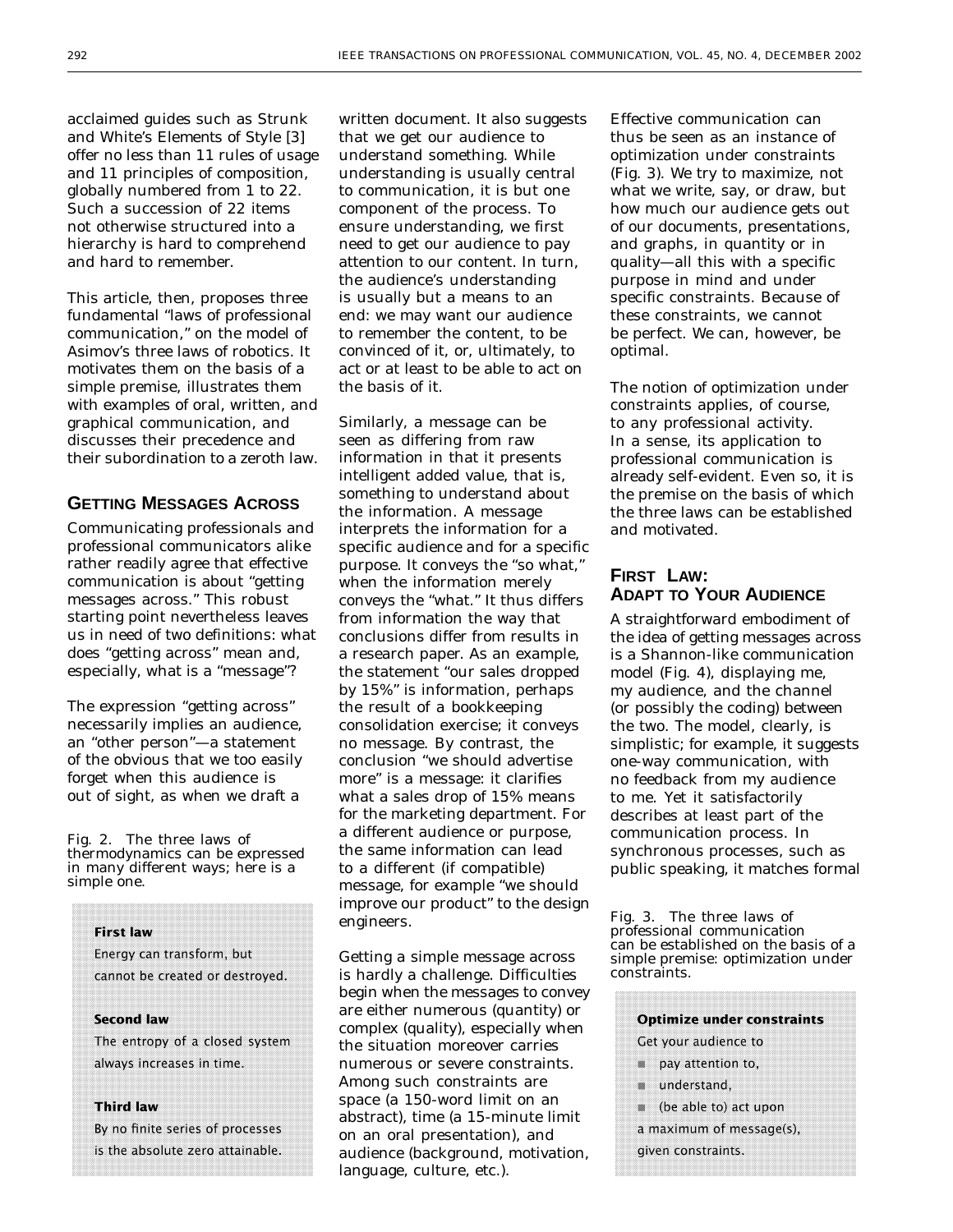presentations, when the speaker speaks and the audience does not interrupt. In asynchronous processes, such as written or graphical communication, it describes the designing and drafting (or drawing) part, before any audience feedback. With all its limitations, it still allows one to derive useful principles that engineers, among other professionals, can easily relate to.

The first law of professional communication, ADAPT TO YOUR AUDIENCE, is one of empowerment: it states that I should take responsibility for the success of my acts of communication. Indeed, to optimize under constraints, I must identify what is and what is not under my control, and, of course, concentrate on what is. As a consequence, if I want to optimize the communication, I am the one who should adapt, simply because adapting to my audience is an action under my control whereas their adapting to me is not. Taken to an extreme, this first principle implies that, if the audience does not get the message, it is my fault (or, more positively, my problem), not theirs. Perhaps more simply, if I am the one who wants something from my audience (our premise), then I should be the one making the effort and not the other way around.

Adapting to my audience also suggests that, if one strategy does not work, I should try another—again, an apparently obvious statement that we so easily lose sight of. If the audience did

Fig. 4. If I want to optimize what my audience gets out of the communication, I must adapt to them.



not understand what I said, merely repeating is unlikely to help: I must rephrase. As the saying goes, if I always do what I always did, I will always get what I always got.

The first law may seem instinctive. Spontaneously, for example, we do not address children the way we address adults: we adapt. Yet failures to adapt are amazingly frequent: teachers who stick to what they had rehearsed—no matter whether students pay attention, no matter whether students understand, no matter whether students develop skills—are simply not adapting to their audience.

## **SECOND LAW: MAXIMIZE THE SIGNAL-TO-NOISE RATIO**

The model used so far (Fig. 4) is ideal: it suggests that information sent from one side reaches the other side intact. In practice, however, information falls victim to interferences, perturbations, atmospherics—in a word, noise (Fig. 5).

Noise is more than unwanted sound: It is anything that can distract the audience. In oral presentations, it can come from the room (audience members coming in late or chatting among themselves, a noisy air conditioner, mobile phones going off), from the visual support (irrelevant clip art, dazzling colors, hard-to-read fonts), or from the speakers themselves (verbal hesitations, a constantly fast rate, meaningless gestures). In written

Fig. 5. To prevent losses, I must filter out the noise and increase the signal.



documents, it can come from the text (inconsistent paragraphs, complicated sentences, faulty spelling), from the page layout (unclear structure, inconsistent typography, unusual fonts), or from the illustrations (too many details on a schematics, too many rules in a table, too many tick marks on a graph).

Noise can be a major impediment to communication. In oral presentations, numerous filler words such as "um," "er," "you know," "I mean," or "like" can take the audience's attention entirely away from the messages: as students, many of us tallied our professors' filler words rather than listening to the content of their lectures. In written documents, language mistakes can be just as distracting. Those of us who value correct language may quickly find themselves on the lookout for the next mistake rather than for the next message. In graphical communication (visual aids, page layouts, graphs), noise can shift the attention from content to technology: when we start wondering what software produced the graph rather than what experiment produced the data, we are probably missing the point.

Noise can be fought in two ways: It can be filtered out, or it can be compensated for with an increased signal. If outside noise comes through an open window, I can filter it out by closing the window. If residual noise comes through the closed window, I can speak louder. The ratio between signal and noise indeed matters more than either signal or noise alone: up to a point, we easily tolerate a continuous background noise, and tend to notice it only when it disappears, so that the signal-to-noise ratio suddenly increases.

The second law of professional communication, MAXIMIZE THE SIGNAL-TO-NOISE RATIO, is one of contrast: it recognizes that, in communication, nothing is neutral. Audience members see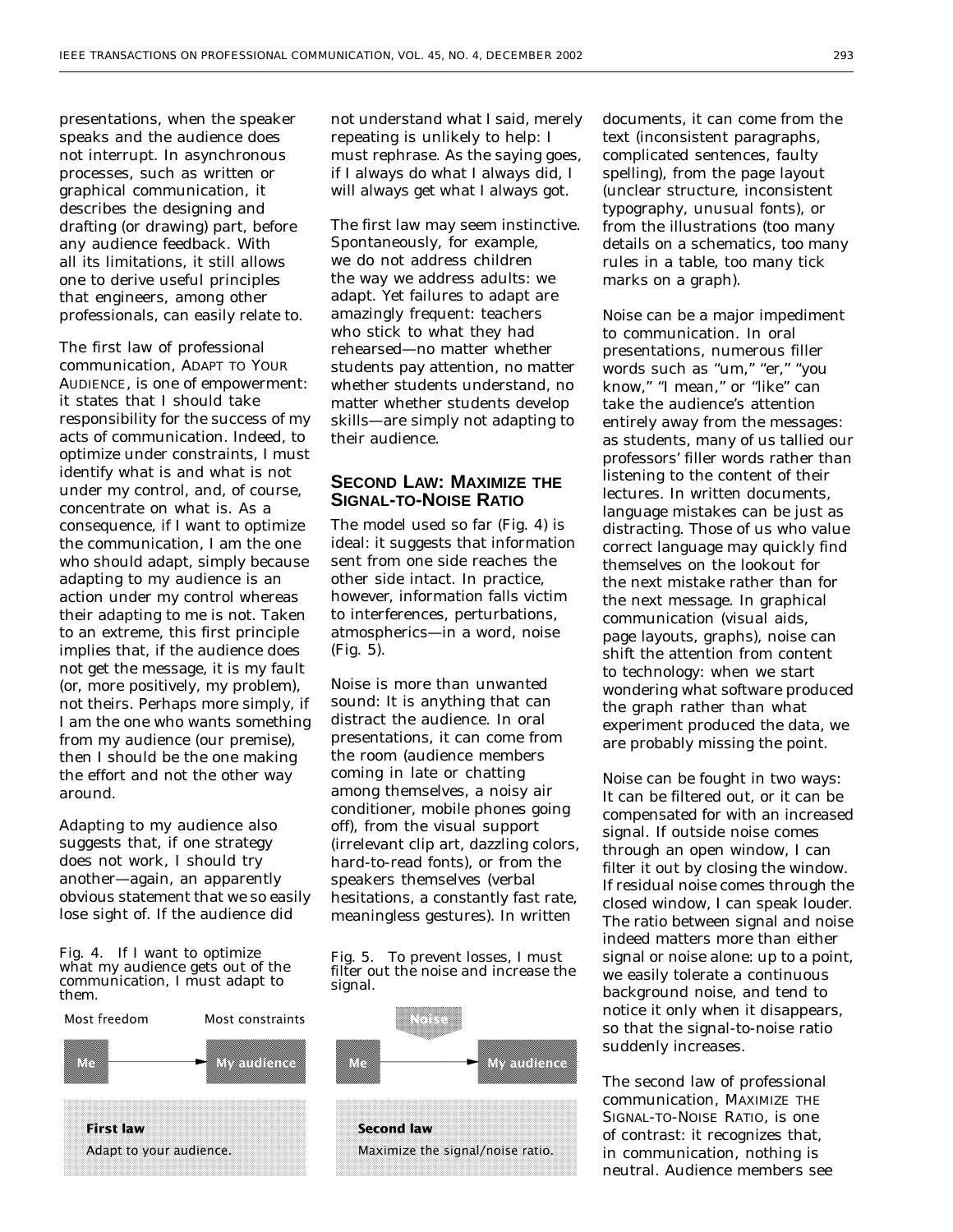and hear everything, so everything matters: whatever does not help us (signal) hinders us (noise), if only by diluting the message. The second law is thus close to Tufte's well-known recommendation to maximize the data–ink ratio in graphs [4].

Clearly, the most satisfying approach to contrast is to reduce or eliminate noise: breaking the silence in a whisper is more pleasant than covering the noise in a shout. Recognizing that nothing is neutral, we should thus question the relevance of anything we plan to include: gestures in an oral presentation, words in a written document, lines in a graphical display. To improve a text or a graph, we may be better advised to suppress, not add. By removing every unnecessary drop of ink, we ensure that the audience pays attention to nothing but the message.

## **THIRD LAW: USE EFFECTIVE REDUNDANCY**

The second law is a prevention principle. It assumes that we can anticipate noise and either eliminate it or make the message strong enough to withstand it. Sometimes, however, noise cannot be predicted, and losses ensue. If an open window slams shut because of a gust of wind, audience members may not hear what I say at the time; moreover, they may not listen to what I say immediately afterwards, for their attention is elsewhere: for example, they might try to recall if they have left any window open at home.

The third law of professional communication, USE EFFECTIVE REDUNDANCY, compensates for the losses resulting from noise. In a sense, it recognizes that "saying things once" is usually not enough. "Saying" things several times, moreover, can suggest both repetition within one channel and duplication across channels (Fig. 6). Mere repetition or duplication, however, is suboptimal: if we are going to "say" something several times, we might as well say it in different ways. Phrases such as "advance reservations" and "oval in shape" are ineffectively redundant.

Opportunities for effective redundancy abound. An oral presentation can usefully include a preview, to outline the upcoming structure, and a review, to recap the main points before concluding. Moreover, messages can be both stated by the speaker and illustrated on slides. A written document can similarly include an abstract or executive summary, telling the whole story again, yet with a different point of view or level of detail. It can also reveal its structure through the page layout, the set of headings, and the preview paragraphs. A graph can convey the same information through both shape, color, and label, as in a stop sign [2].

Effective redundancy works through both compensation and collaboration. First, each channel or coding gives the audience a chance to get the message. Colorblind motorists may not identify the color of a stop sign as red, but they can read the label "STOP." If the sign is covered with snow or mud so the label is hidden, motorists can still recognize it by shape. By offering several chances, effective redundancy helps not only compensate for the effects of noise, but also address inhomogeneous audiences. Second, all channels or codings work together in synergy: color, shape, and label, when all

Fig. 6. To compensate for losses, I must be redundant, within or across channels.



identified, complement each other for faster recognition.

What constitutes a different channel or coding is partly a view of the mind. Even though they are both verbal codings on the same paper medium, the text and the set of headings of a document can be viewed as independent channels, used for different purposes. When looking for a specific part of the document, we indeed flip through the pages and read the headings but not the text. When we have decided to read a document linearly, we read the text and skip the headings, as evidenced by the fact that proofreaders typically overlook blatant typos in headings. The situation is perhaps clearer still for incoming electronic mail: we often decide to read the body text on the basis of the sender's name, without reading the subject line; later, we may decide to file or delete on the basis of subject (and sender), without reading the body again. Redundancy between subject and body is therefore essential.

Whereas redundancy is a deliberate choice, the multiplicity of channels or codings is not. Whether they want it or not, speakers physically facing an audience communicate through what they say (the verbal component), how they say it (the vocal component), and everything that they let the audience see about themselves (the visual component). If any of these components escapes their control, it can carry noise or, worse, convey messages that work against their intent—an instance of cognitive dissonance.

## **ZEROTH LAW: HAVE A PURPOSE**

The preceding three laws of professional communication, like Asimov's three laws of robotics, have an order or precedence. Strictly speaking, the second law should state to maximize the signal-to-noise ratio, except where the resulting levels would conflict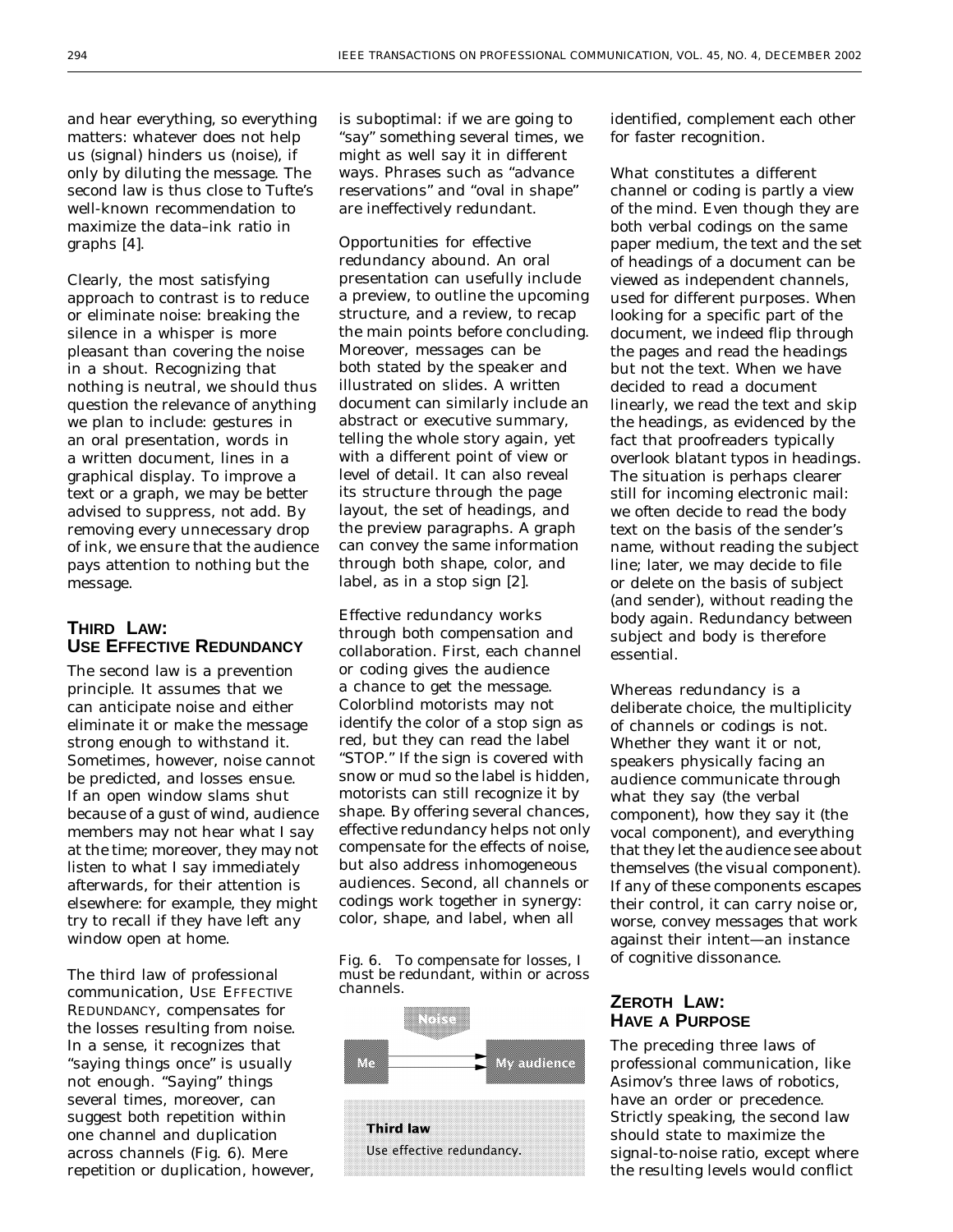with the first law. For example, a car radio playing pleasantly loud on the freeway may seem unbearably loud at a stop sign, when the noise level is much lower. The signal-to-noise ratio is now so high that it is no longer adapted. In a sense, it introduces a new form of noise (saturation), so perhaps the explicit reference to the first law is unnecessary. Similarly, the third law should state to use effective redundancy, as long as such redundancy does not conflict with the first or second law. As a counterexample, a slide displaying text conflicts with what the speaker is saying, for the audience can only process one stream of text at a time: it is noise for those who want to listen (or, conversely, the speaker is noise for those who want to read). Of course, such redundancy would clearly be ineffective, so, here again, an explicit reference to higher order laws seems superfluous.

Interestingly, most systems of laws, such as the laws of robotics or the laws of thermodynamics, eventually add a "zeroth law," capturing a principle so obvious that it had long been overlooked (Fig. 7). The premise to our laws of professional communication can be turned into a zeroth law, too: define your purpose or, almost equivalently, have messages.

Applying all three laws requires the motivation to optimize the communication, and there can be no motivation without a clear purpose.

#### **CONCLUSION**

The three (or four) laws of professional communication successfully underpin any of my training programs on speaking, writing, or graphing. Because of their immediate analogy with electronic transmissions, they obviously appeal to participants with a technical background. Interestingly, they seem to work equally well with nontechnical audiences. I believe the reason for this success is that they constitute a simple, objective, logical basis: I have not met anyone so far who disagreed with them. By contrast, I know many (including myself) who resist recommendations presented as dogmatic, such as "write short sentences" (why?), even when such advice is claimed to be supported by empirical research.

The three laws, fortunately, are rarely at odds with mainstream advice on professional communication. Often, though, they motivate the advice differently. As an example, I often hear public-speaking consultants recommend to vary the tone, rate,

and volume of the voice "to keep the audience interested." I find this motivation unconvincing, as I do not want my audiences to be interested in my voice, but in my messages. The three laws would recommend to vary the tone, rate, and volume of the voice, too (so they carry a signal), but according to content (for effective redundancy)—stressing important parts or slowing down for complex ones. Same advice, different motivation.

The three laws have served me well for many years, and I cannot but hope that they serve you well, too. Still, I do not doubt that professional communication can be usefully approached by alternate sets of laws, the same way that a given mathematical object can be described equally accurately in different coordinate systems. Effective laws, no doubt, have characteristics in common: they are simple; they are few; they are self-sufficient.

#### **ACKNOWLEDGMENT**

The author would like to thank Alan Manning for encouraging him to write this article, following a presentation he gave at the International Professional Communication Conference in Santa Fe, NM, in October 2001.

Fig. 7. Systems of laws often evolve a "zeroth law," capturing an obvious or implicit premise.